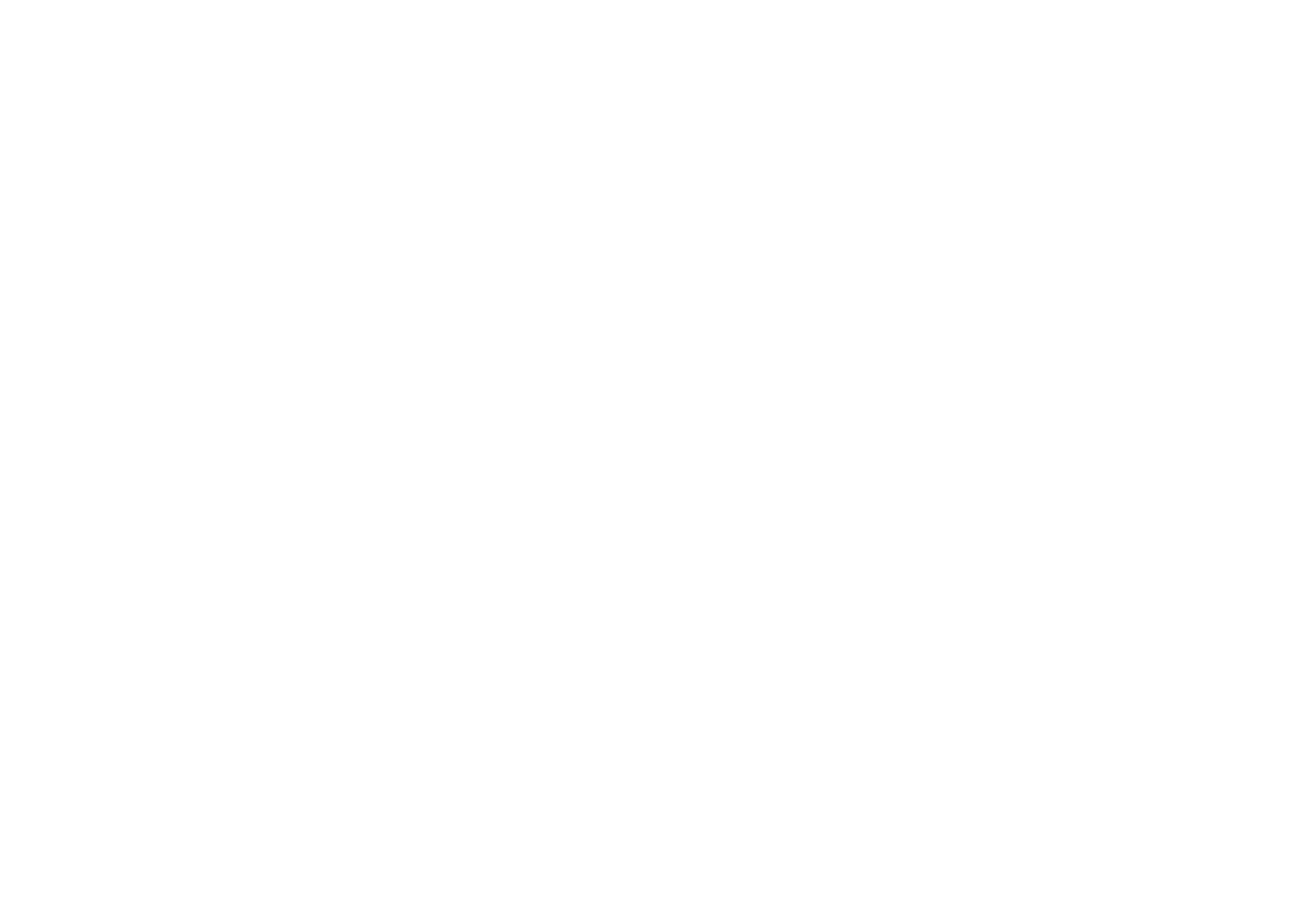### Contents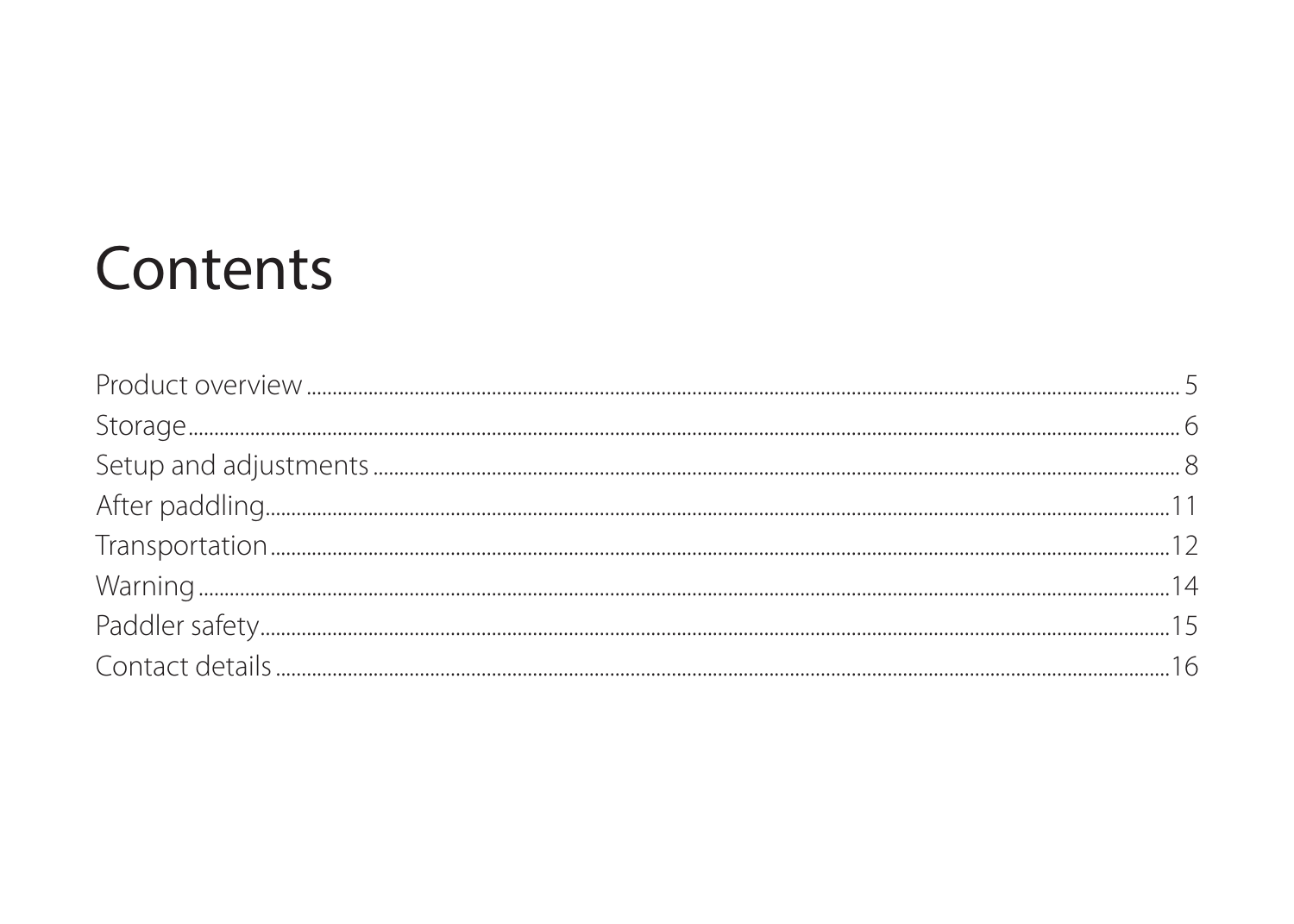# Product care guide

### Congratulations on the purchase of your Epic V7!

This unique surfski is constructed of durable, rotomolded Polyethylene with a foam laminate to create a stiff, light and rugged kayak. With proper care, the hull will maintain its shape for many years of enjoyable use. For your convenience, we have put together the following care tips. If you have any further questions, feel free to contact us.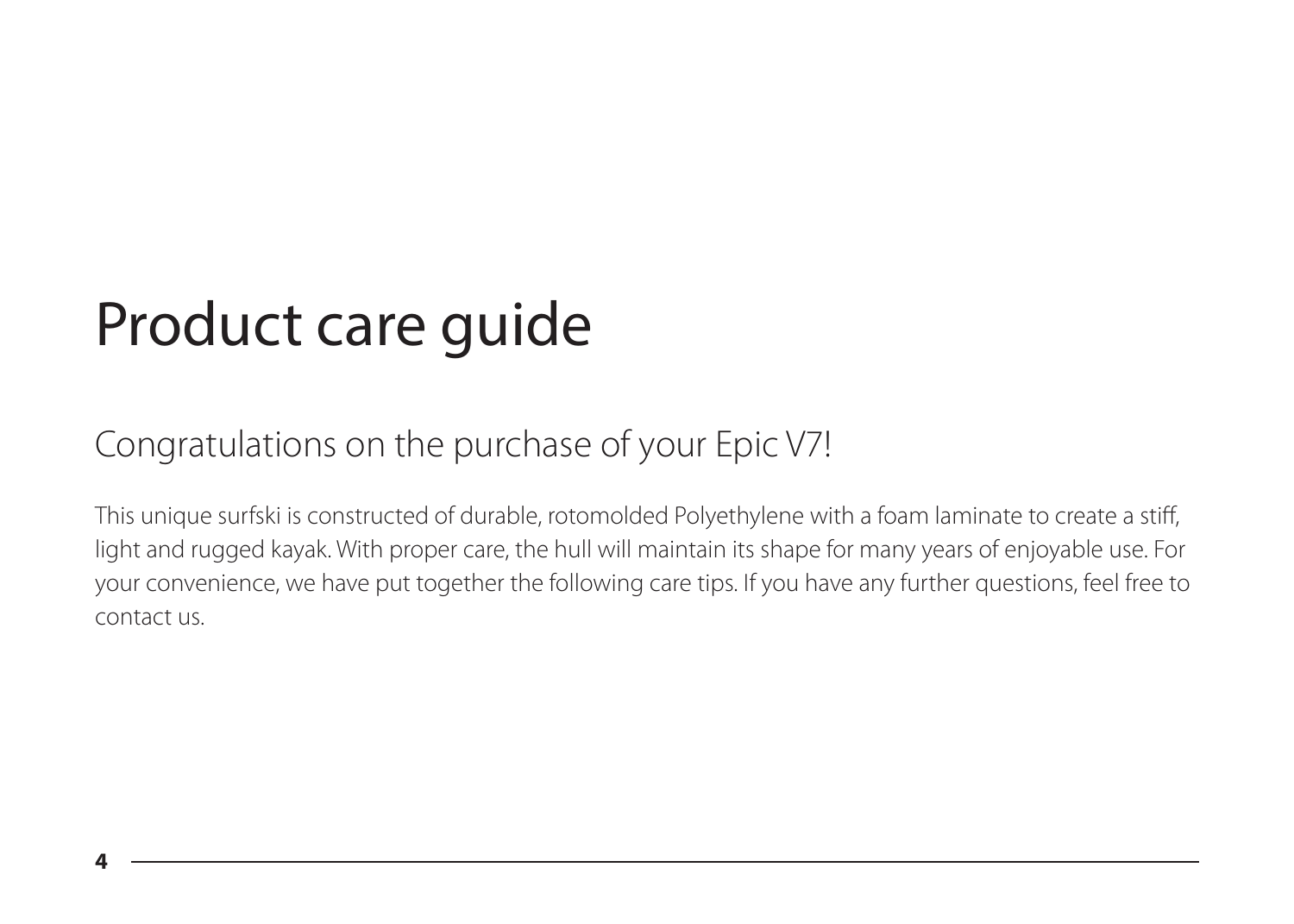### Product overview

- 1. Smart Track Kick Up rudder (optional)
- 2. Ergonimic Handle
- 3. Standard Surfski Rudder
- 4. Rudder Hatch
- 5. Storage Compartment Hatch
- 6. On Deck Storage with bungee cord fastening
- 7. Side Handles
- 8. Water Bottle holder
- 9. Leg Leash attachment point
- 10. Bailer
- 11. Foot brace with steering pedals
- 12. Rudder line adjuster
- 13. Forward cockpit storage with bungee cord fastening
- 14. Breathable drain plug
- 15. Rudder line
- 16. Spreader bar for steering control
- 17. Rudder line feeder



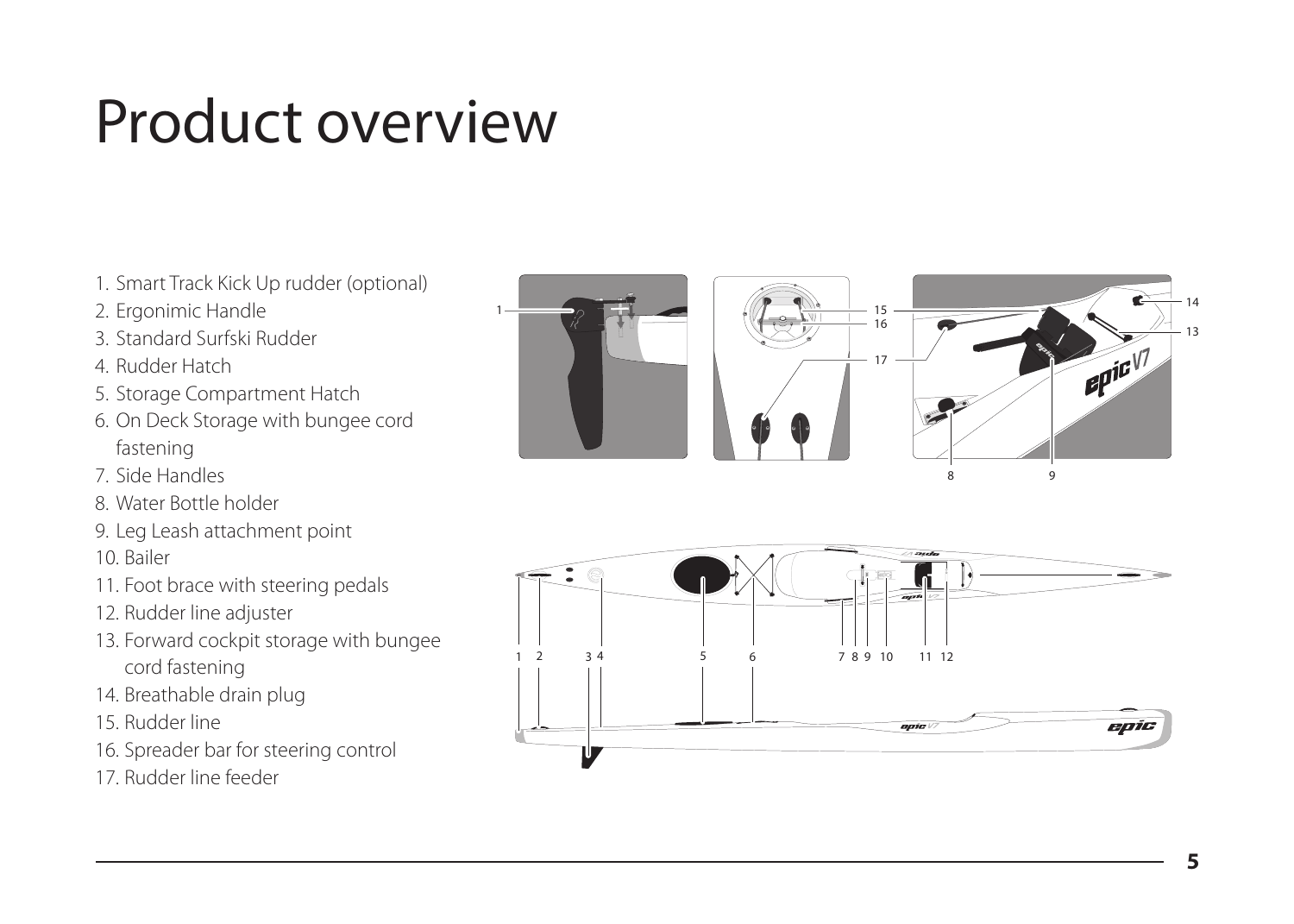# Storage



Do NOT store V7 hanging on its handles.



Store your Epic V7 fleet on a separate padded rack for each surfski. Stacking the surfskis on top of each other may deform their shapes.



Do NOT leave your Epic V7 under direct sunlight for prolonged periods of time.



Use 5 cm (2 inches) wide straps to hang your Epic V7 surfski. Place the straps at approximatelly 1/3 boat length from each side.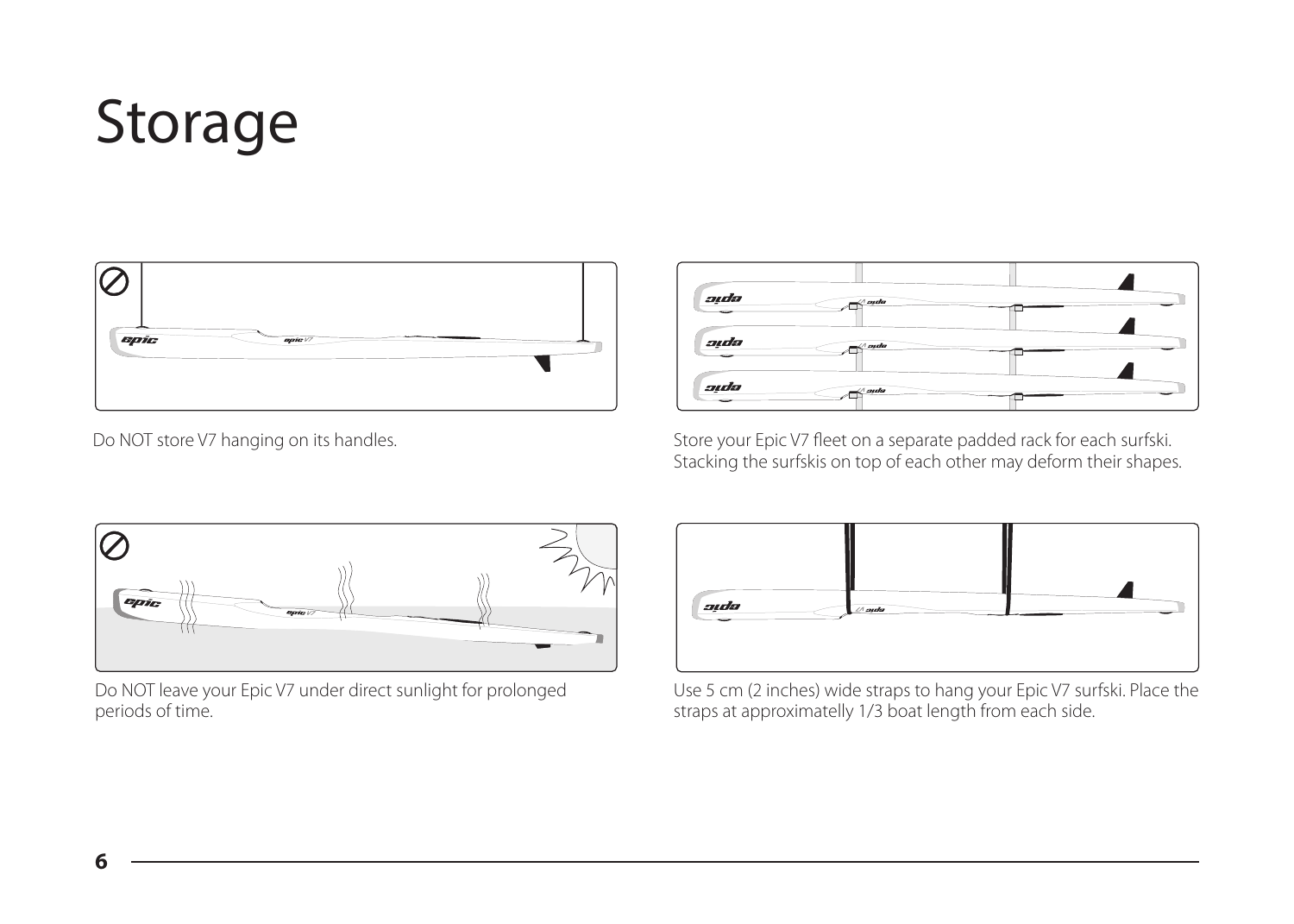### **Storing the new Epic V7 correctly is the first step to make sure your Surfski is well maintained and always in a good shape when you decide you want to enjoy some time on water. Your storage space may be slightly different to someone else but you should aim to adapt it according to the following basic principles:**

- Never hang the V7 from the bow and stern handles. The sturdy handles are designed for carrying the kayak, but not for hanging the boat for extended periods.
- When storing your V7, it is best to support it with padded bars or racks, resting upside down. The V7 can also be stored on its side resting on a padded surface.
- If you choose to hang your V7 from a ceiling, use straps rather than rope to spread the load over a greater area, and hang it upside down with the straps approximately 1/3 distance from each end.
- Prolonged sun exposure can shorten the life of any Polyethylene kayak. The V7 material utilizes ultraviolet stabilizers, but for the longest life, we recommend you keep the kayak inside or in the shade when not in use.
- If stored outside, check your V7 occasionally to assure the aft hatch is dry and free of dirt and mold.
- Always remember to tie your kayak down securely so that it does not get knocked off of the rack.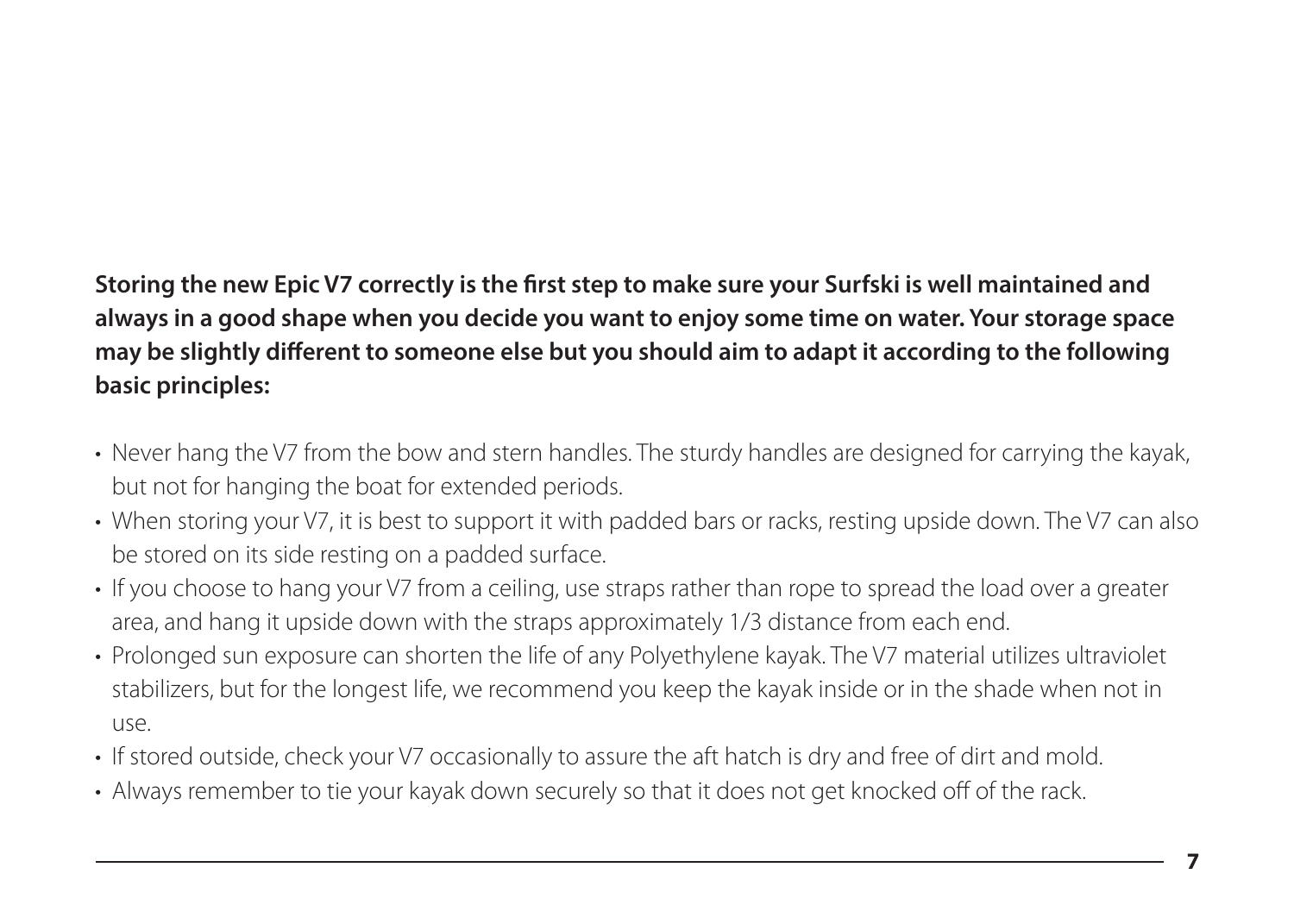## Setup and adjustments

**Ready to go for a paddle? Take a little time to inspect and setup your Surfski before you take a trip to the selected paddling site. It is much easier to deal with unexpected issues in the comfort of your home rather than on the beach or even worse in the water. Follow these steps before you go:**

- Inspect the entire length of your Surfski for damage or unusual deformation. Start from one end and work your way to the other one. Inspect the hull, deck, steering mechanism, rudder lines, bailer. All moving parts should work smoothly and be easy to operate and the rudder line should not have any chafing or damage. If you discover any damaged parts, replace the part before you go on water.
- To install the hatch cover correctly, see images included with this Care Guide, and view online videos on Epickayaks.com. Test the installation by trying to remove the cover without loosening the fastener. When pressing down on the center of the cover, it should not come off! Inspect the hatch cover before launching to be sure it is properly attached and tightened.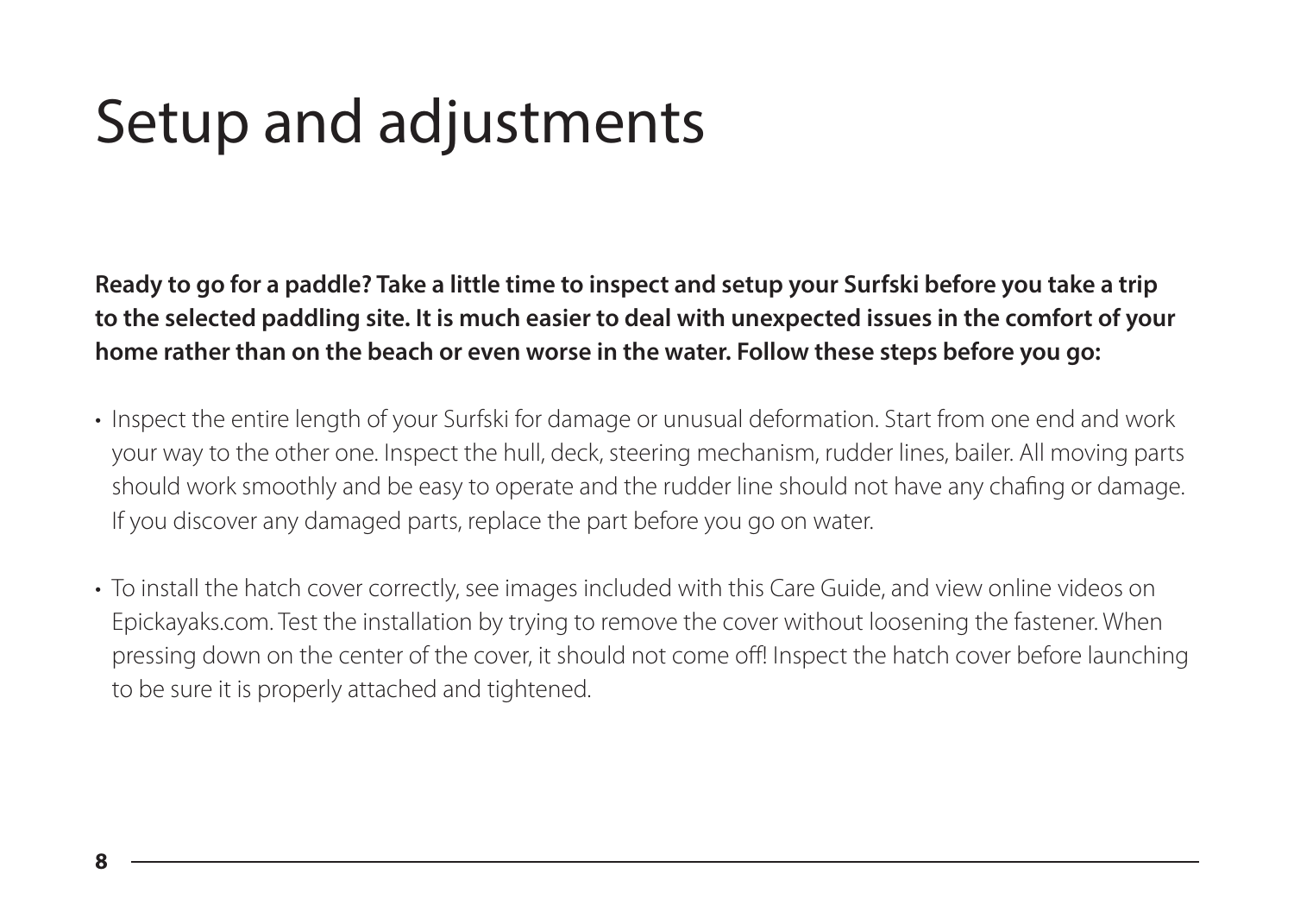

- Properly tightened, the hatch cover is seaworthy and reliable. The cover must be secured to the rear deck lines so that it will not be lost. Should the cover come off during open water paddling, the V7 rear hatch is exposed to swamping! Stop and reattach the cover immediately. Consider the use of a stern flotation bag in the rear hatch for added safety if attempting open water voyages in the V7.
- Inspect the rudder lines and steering mechanism for wear and tear. Replace the rudder lines if you identify chaffing. Epic uses static Spectra cord for rudder lines. Contact your nearest Epic dealer or Epic Kayaks for replacement line.
- Attach a leg leash to the leash anchor point (Leg leash has to be purchased separately)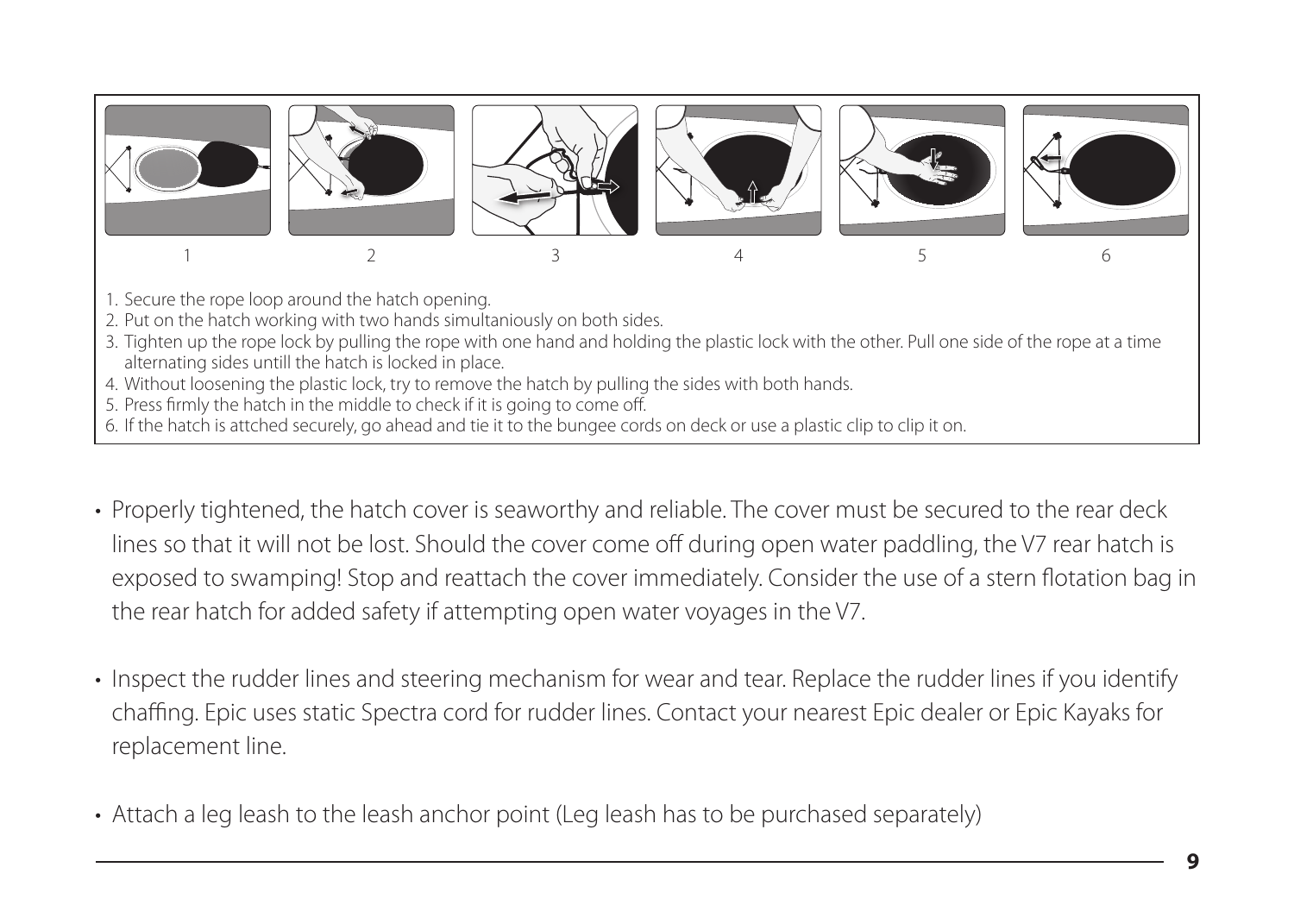





• Adjust the length of the foot brace



Pull the line behind the foot rest to release lock pins from the rail.

Adjust the length for proper fit by sliding the foot rest forward or back.



**10**



Open the bailer to drain any water out of the cockpit. Use your hand or one of your heels to push the lever back toward your body to "open" position. NOTE: Water will drain out only while the V7 is moving forward. If you are not moving or if you are moving in reverse, the water will go inside the cockpit.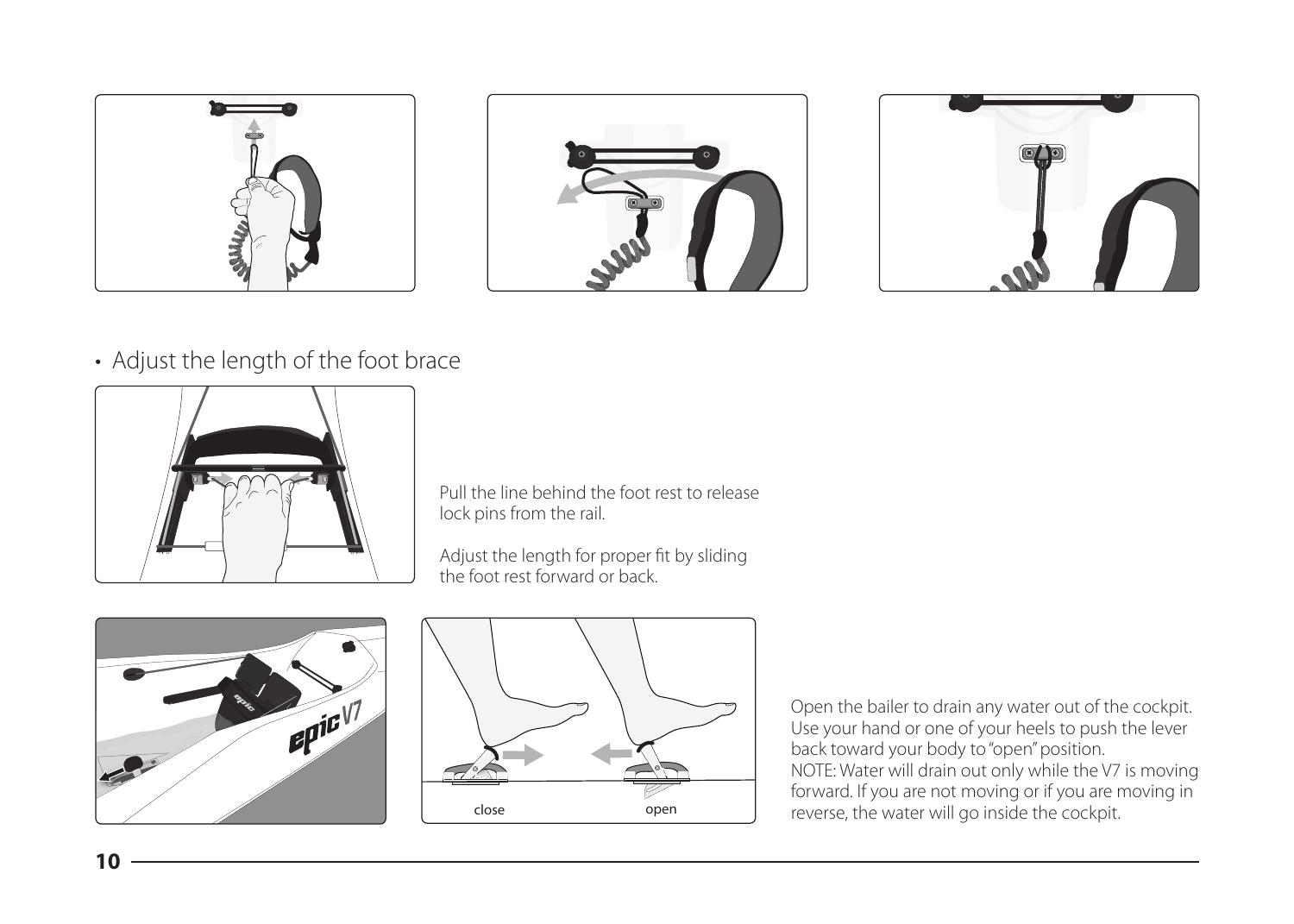# After paddling

• A quick rinse with fresh water is recommended after every paddle to protect from salt and silt. They will not harm the hull and deck, but can keep moving parts from operating smoothly over time. Always rinse the moving parts (foot pedals, rudder, etc) and the aft hatch to keep it clean.



Rinse your Epic V7 surfski with fresh water after each use.

• Avoid storing for long periods with any water inside the hull. Always drain any water, and if needed use a sponge to dry the aft hatch. Before replacing hatch cover, dry the hatch properly.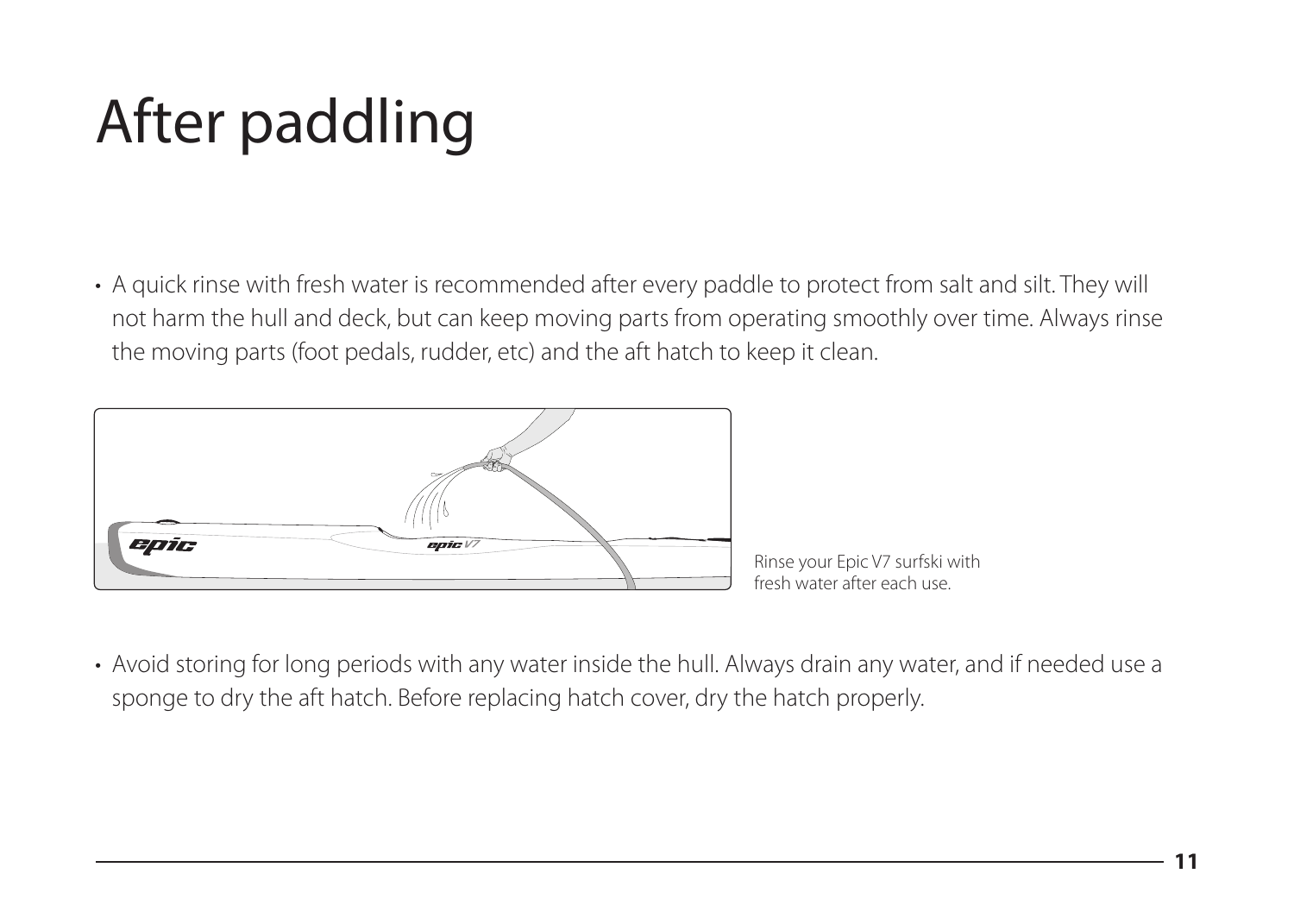### Transportation

• Always use padded crossbars, and transport your V7 upside down to protect the integrity of the hull.



Do NOT transport nor store your Epic V7 in upright position on hard surfaces.



Transport your Epic V7 upside down on flat bar padded roof racks.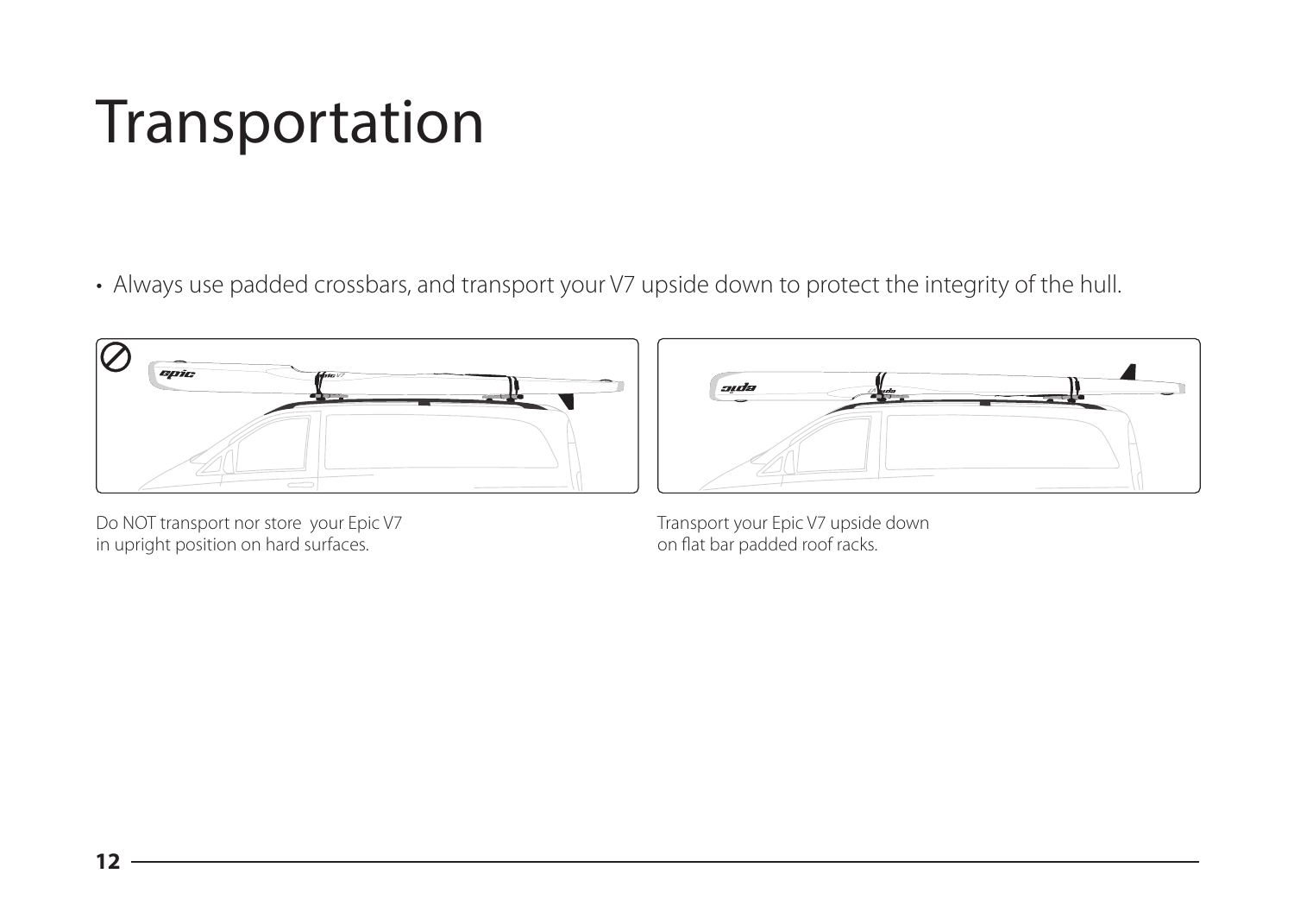• Vertical bars called "stackers" or "J-cradles" allow a kayak to be carried on its side, and the V7 can be transported this way with appropriate padding. Only transport the boat right side up if you have padded cradles that conform to the hull shape.



Correct way of transporting Epic V7 on a padded roof rack with or without supporting cradles.

- Be cautious of using ratcheting straps, as they are easy to over tighten. Over tightening or strapping directly to an unpadded rack can damage the kayak. If a dent occurs from improper storage or transport, contact Epic Kayaks for tips on removing the dent. (Placing the V7 in direct sun will often return it to its original shape.)
- The V7 can be secured to the rack with a lock and cable run through either the side handles or end handles.
- The failure of a single tie-down could cause the kayak to come loose; please consider using bow and stern lines attached to the front and rear of your vehicle for added security.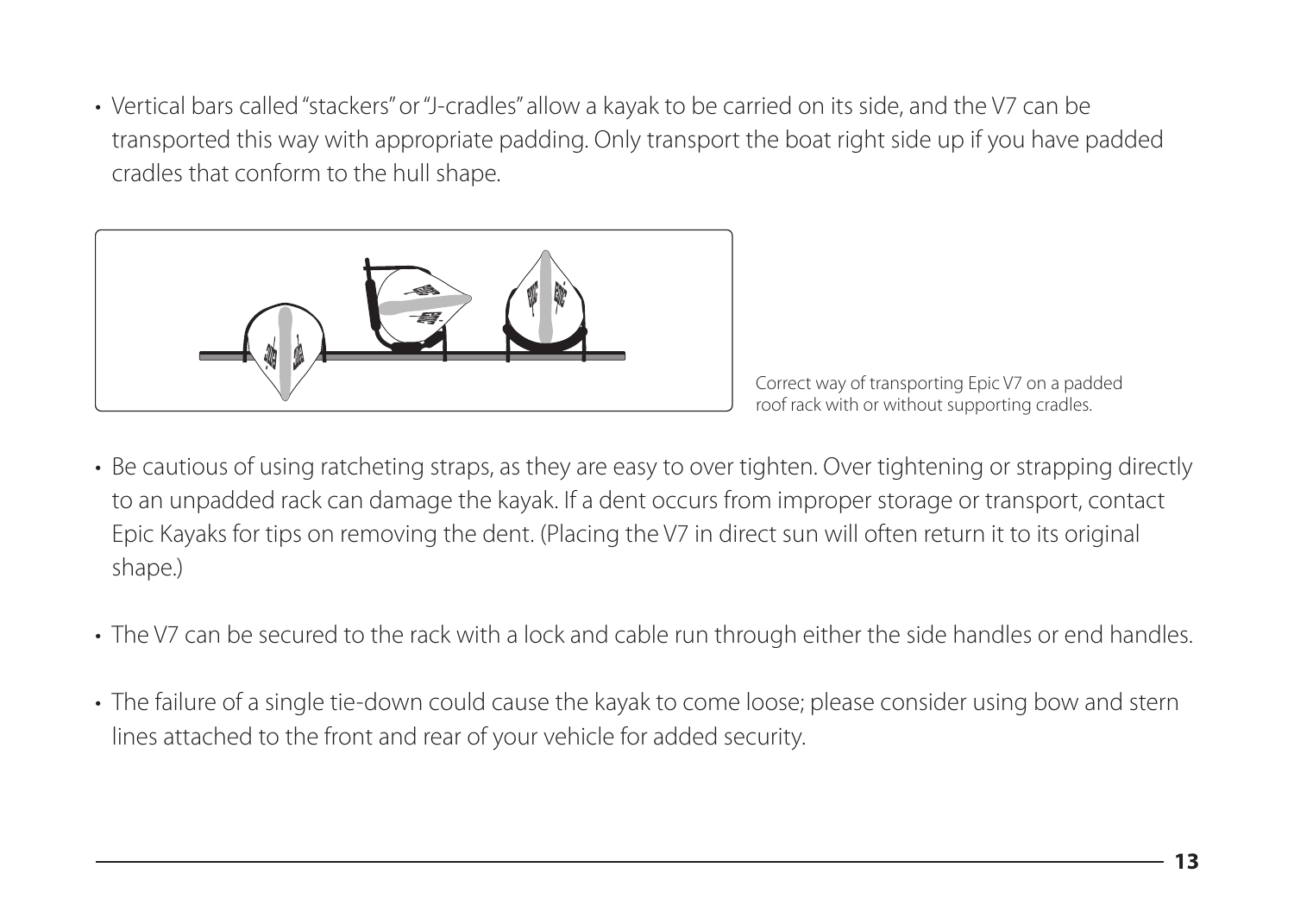# Warning

- The durability of a Polyethylene kayak allows it to be paddled in areas where composites boats cannot. Repeated abrasions and impacts can cause material fatigue. In very low temperatures, resistance to impact may be reduced. Dragging the boat to and from the water, beach launching or "seal launching" off rocks will abrade the hull, ultimately shortening your kayak's life and performance.
- PLEASE REMEMBER THAT DAMAGE TO YOUR CRAFT THROUGH WEAR AND TEAR IS NOT COVERED UNDER **WARRANTY**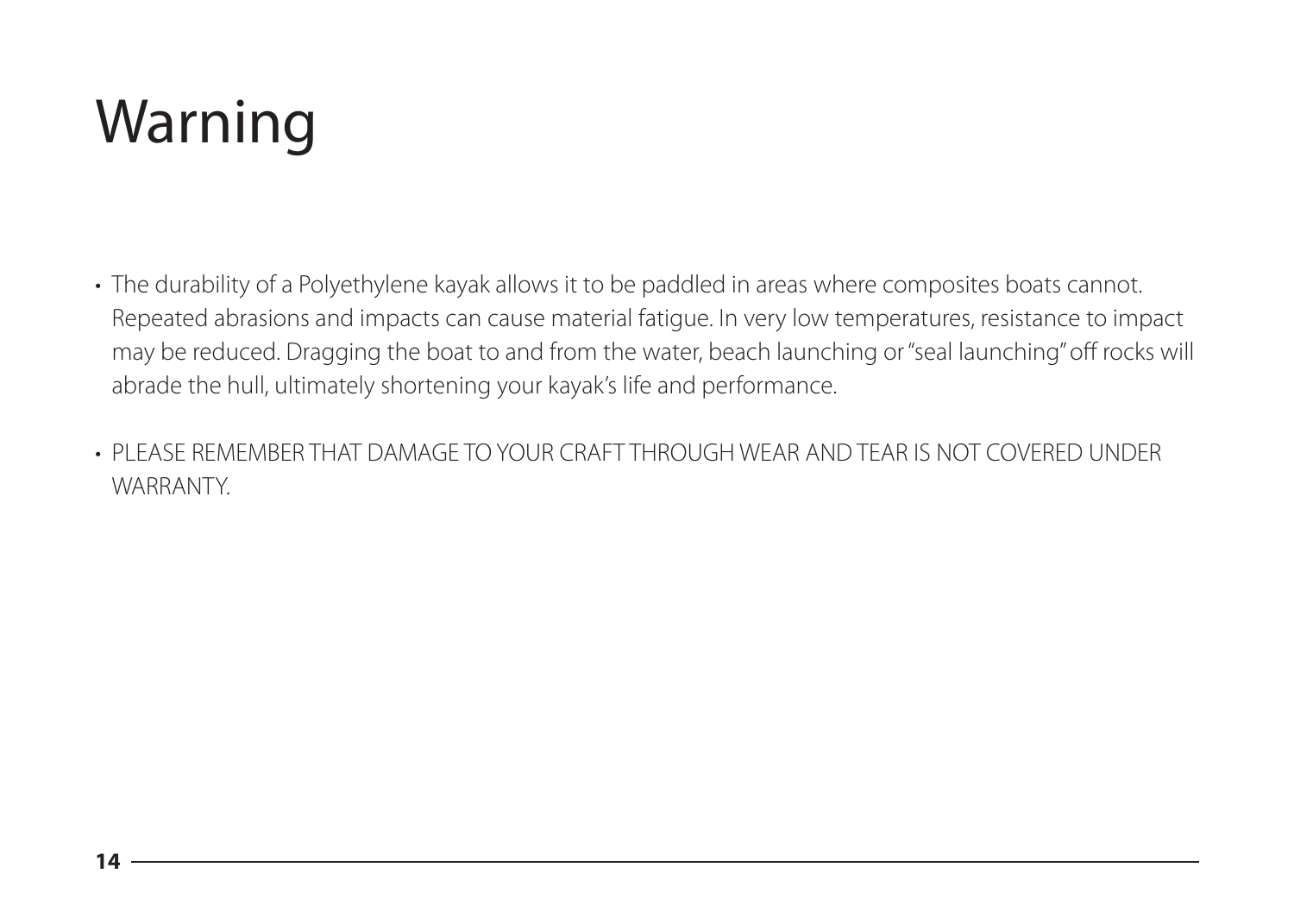# Paddler safety

- Always use a leash tethered to the anchor point in the V7 cockpit. Use a leg leash for open water paddling. Remove the leash when entering or exiting the surf zone. A paddle leash is best for surf zone use. Epic leashes are available from authorized Epic dealers, or online at Epickayaks.com.
- Know how to remount the V7 in the conditions that you intend to paddle in! Practice the surfski remount technique regularly, and be sure you can do it quickly, and confidently. Refer to online videos demonstrating the remount on Epickayaks.com. Always wear an approved Personal Flotation Device, and appropriate insulating layers for the water temperature. Carry an emergency communication device such as a cell phone in a waterproof pouch, or a handheld marine radio. Never paddle alone!